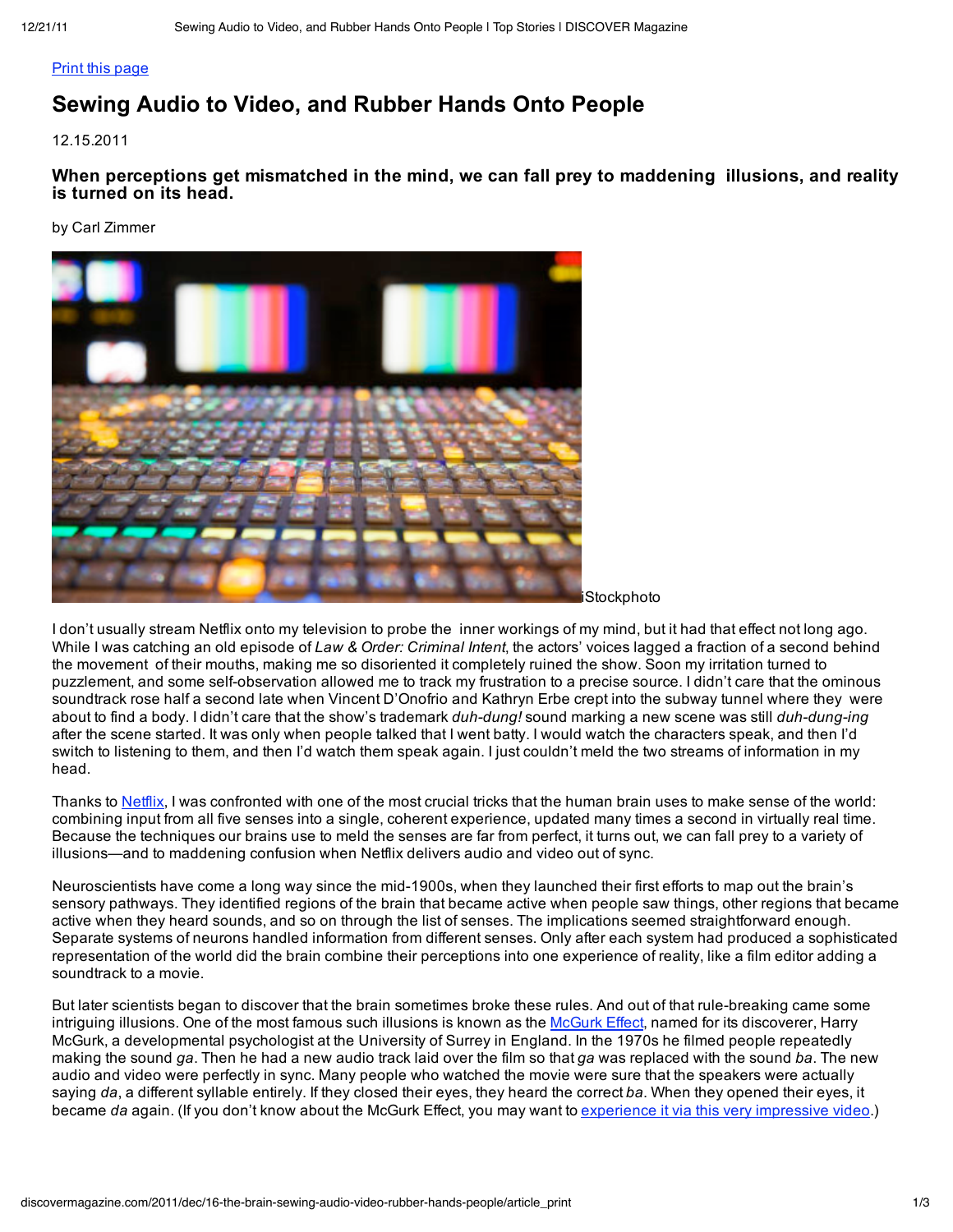+++

Today a new generation of scientists is discovering just how powerful the McGurk Effect really is. University of California, Los Angeles, psychologist Ladan Shams has been able to create a McGurk-like illusion by displaying a flash paired with varying numbers of corresponding beeps. If Shams delivered a flash with a pair of beeps, participants were more likely to say they also saw two flashes.

These illusions provide evidence of a powerful strategy our brains use to cope with the uncertain signals we get from our senses. Certain regions of the brain take input from two or more senses and then combine them in a single sensory channel to sharpen the information overall.

Michael Beauchamp and Audrey Nath, neuroscientists at the University of Texas Health Science Center at Houston, have pinpointed one of the crucial nodes where these streams of information meet. They delivered short magnetic pulses that briefly shut down different parts of the brain. When they applied the pulses to a strip of the brain near the ear, a region called the superior temporal sulcus, the McGurk Effect was diminished.

Beauchamp and Nath followed up on that study with a new one in which they scanned people's brains with functional magnetic resonance imaging (fMRI) as they played McGurk videos of mismatched sounds and lip movements. They found that the left superior temporal sulcus became more active in people who experienced the illusion and remained less active in those who didn't. Beauchamp and Nath's work suggests that when the illusion occurs, it is because the superior temporal sulcus discounts some of the signals coming from one sensory region of the brain in favor of others.

We don't mix up our senses willy-nilly, however. There is a window of less than a tenth of a second in which a stimulus from one sense can affect the others. As my misadventure with Netflix showed, my brain was accustomed to balancing sight and sound to make sense of what people were saying without my even noticing, but the sound lag during that episode of *Law and Order* was so wide that the two sensory streams created confusion instead.

Sight and sound are not the only senses we mingle in our brains. What we touch can affect what we see or hear. Our very understanding of the shape of our own body can be informed not just directly, through our eyes, but also by the pressure of our feet on the ground, the stretch of ligaments in our shoulders, and the wiggle of balance-sensing nerve hairs in our inner ears. Together, our senses let us control our bodies, keeping us from falling over every time we stand up.

But this much integration comes with an astonishing ability to be duped. In 1998 Matthew Botvinick and Jonathan Cohen, two psychologists then at the University of Pittsburgh, found they could make people feel as if a rubber hand were really their own. All they had to do was put a rubber hand in front of their subjects and have them put their real hand behind a screen. The scientists simultaneously began to stroke the real hand and the fake one with paintbrushes. In a matter of seconds, people reported that the rubber hand felt as if it were part of their own body and that they even felt it being stroked.

Neuroscientist Valeria Petkova of the Karolinska Institute in Sweden expanded the rubber hand illusion in 2008. Instead of making people feel a rubber hand was part of their body, she wanted to swap entire bodies. First she had volunteers put on goggles fitted with video screens for lenses. The lenses, in turn, transmitted video from cameras positioned to correspond to a mannequin's eyes. The cameras were pointed down at the mannequin's body, so that the mannequin seemed to occupy the precise position of the volunteer's own body. One scientist stroked the abdomen of the mannequin, while another stroked the abdomens of the volunteers. The effect has been described as a total body swap—the synchronized acts of stroking made participants feel as if the mannequin's body were their own.

These results were intriguing but based largely on what the volunteers told Petkova about how they felt. That left the researchers wondering what was actually going on in their brains. To find out, they redesigned the experiment so that the volunteers lay in an fMRI scanner that recorded their brain activity. While the scan was in progress, participants looked down at their bodies and a scientist stroked their hand or abdomen. Then the scientists again took participants through the wholebody swap. Once the volunteers felt that the mannequin's body was their own, the same brain regions became active as when they actually looked down at their own bodies.

The tricks we use to integrate our senses take time to develop. As children grow up, they get better and better at combining sights and sounds. When scientists compare children of the same age, they discover a fascinating pattern: The ones who are better at combining sights and sounds tend to score higher on intelligence tests. It's possible, some scientists suggest, that helping children combine their senses through training exercises will enable them to do better in school. Manipulating our senses could also help people who have lost a limb. Researchers at the Rehabilitation Institute of Chicago are using the rubber hand illusion to teach amputees to feel artificial limbs as their own.

Learning how the brain mingles its senses can do more than shed light on the latest glitch in streaming video. It may also be able to help some people rewire their sense of reality for their own good.